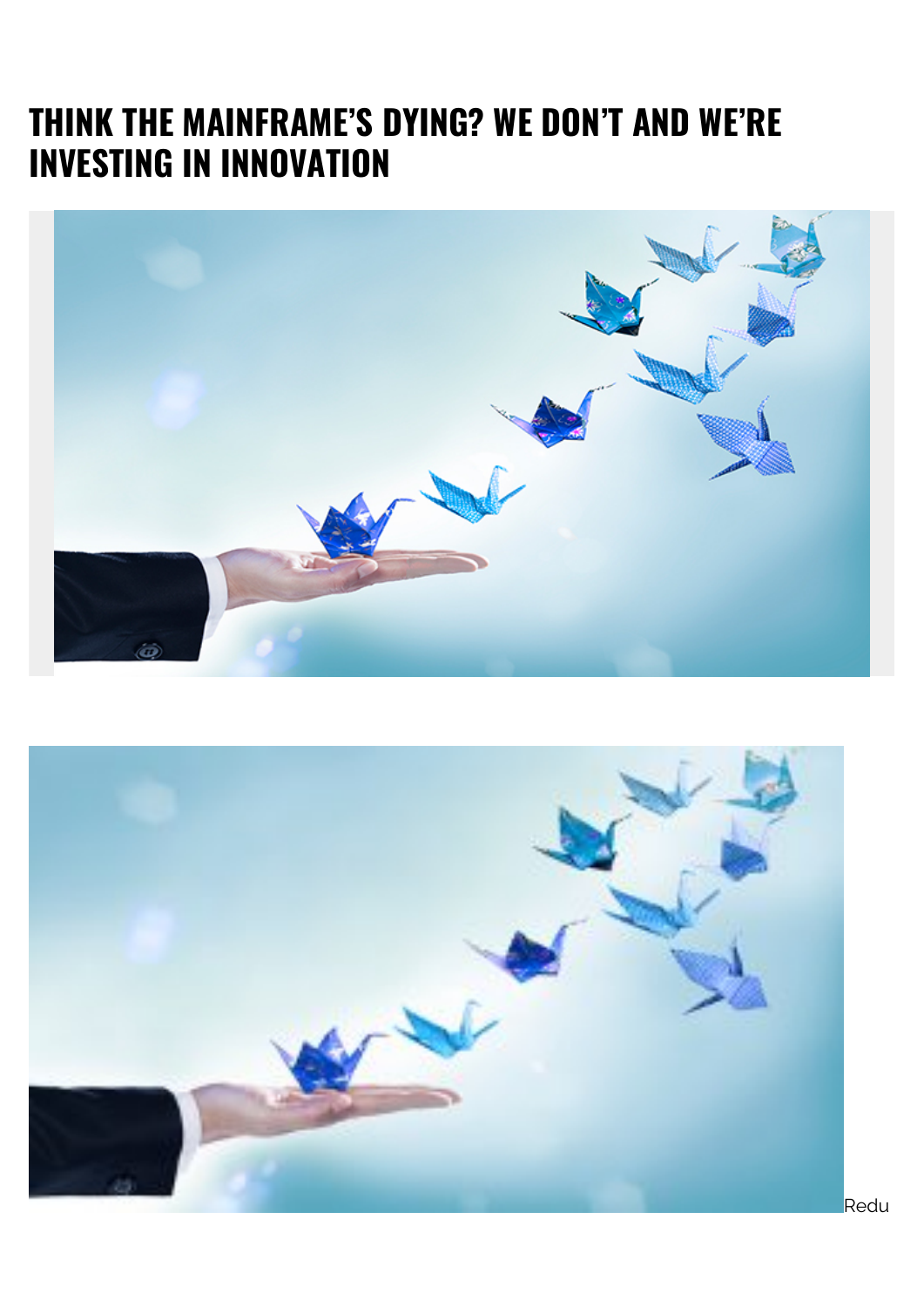ce or increase investment in the mainframe? That seems to be a question circulating in the mainframe world and one that can be (almost) as polarizing as the current US presidential race. We acknowledge that there are various pressures to move to cloud or adopt "newer" technologies for your data management needs, but the reality is that the mainframe is part of a hybrid cloud strategy and critical workloads will continue to run and grow there. Let me present you with a two interesting statistics:

- **99%** of clients expect the data stored in their organization's mainframe to grow over the next two years
- **91%** of new consumer applications touch a mainframe

---Forrester Technical Adoption Survey, A commissioned study conducted by Forrester Consulting on behalf of BMC, May 2016

Think about that – almost 100% of mainframe users expect data on their mainframe to grow and 91% of mission critical, client-facing, consumer applications TODAY touch Z. In addition, 60% of clients surveyed reported that they had plans to increase their workload on their mainframe systems and a similar percent (57%) also reported their intent to develop new applications on Z over the next two  $vears.<sup>1</sup>$  $vears.<sup>1</sup>$  $vears.<sup>1</sup>$ 

## That's new applications on the mainframe folks. Those are some powerful indicators of increased growth and relevance. The new demands of the digital and mobile age are very much still reliant on the mainframe as the backbone of their data management systems. At BMC we feel that it's critical to meet this modern digital age and the demands of our clients with innovation that pushes the mainframe forward.

To that end, BMC has invested heavily in innovation and new solutions in the mainframe space where others have either reduced their investment overtly or are doing as little as possible to keep the lights on. While other vendors may be decreasing investment, in the last few years BMC has:

- Created eight new mainframe products
- Secured software patents at a clip of roughly one per month
- Delivered 30+ product updates and releases

Those offerings run the gamut from advancements in our Reorg utilities to new products that help manage unstructured data in LOBs to a new workbench that improves ease of administration of data on the mainframe, and a cost analysis dashboard that helps you see where your money is going and understand where there are opportunities to save – just to name a few. In short, BMC's innovations will help you better manage your systems, data, and costs.

We're not one to brag (well not too much!), but it seems our efforts are paying off. Analysts and experts are supporting our path and clients are seeing benefits and gains as well.

## *"While others continue to offer basic utilities to address 21st century problems, BMC provides Next Generation Technology Solutions."*

 *"BMC, a leader in delivering DB2 solutions, determined that in order to meet the operational demands of the Digital/Mobile Age, database utilities needed a major leap forward in technology. Incremental improvements to data management tools simply couldn't keep up with the explosive growth in DB2 data...The result is Next Generation Technology solutions that meet and exceed the performance and availability required in today's market."* – Ptak Associates, LLC